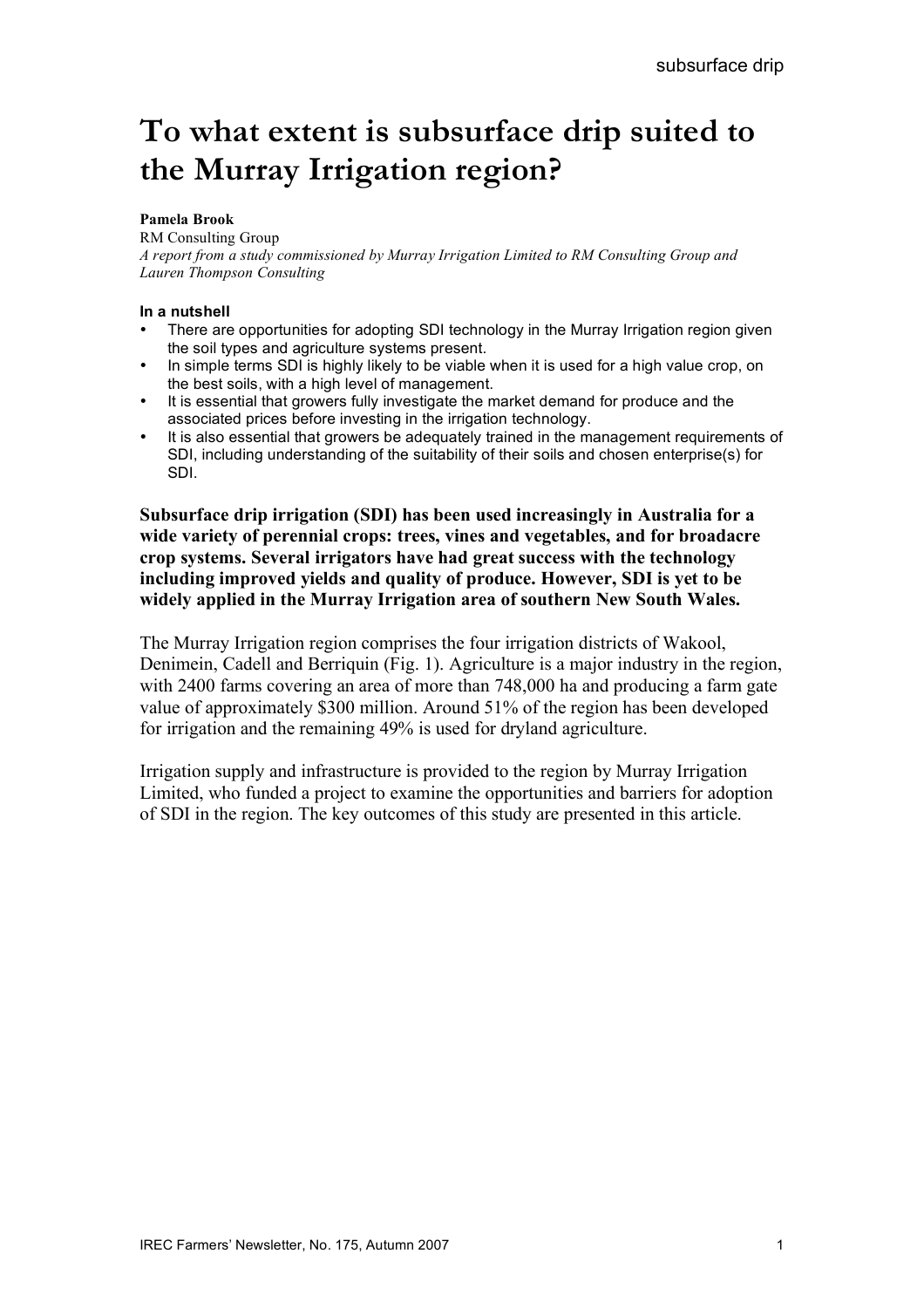

**Figure 1:** The irrigation districts in the Murray Irrigation region (Source: Murray Irrigation Ltd 2006)

# **What is SDI?**

Subsurface drip irrigation uses underground driplines of either plastic tubing or tape usually buried 10 cm or deeper in the soil, depending on the location of the root zone of the crop to be grown (Figure 2). Water is emitted through drippers located along the dripline usually at an interval of 0.4–0.75 m. To create uniform coverage or to irrigate row crops, the driplines are placed parallel to each other at spacings of around 1.0–1.7 m depending on soil type and widths of crop rows. Both raised beds and flat ground are suitable for SDI. Systems can be designed with driplines having a shortterm lifespan (3–5 years) or as permanent installations in which the driplines can last for more than 15 years.



**Figure 2:** SDI location in centre of raised beds and direction of water movement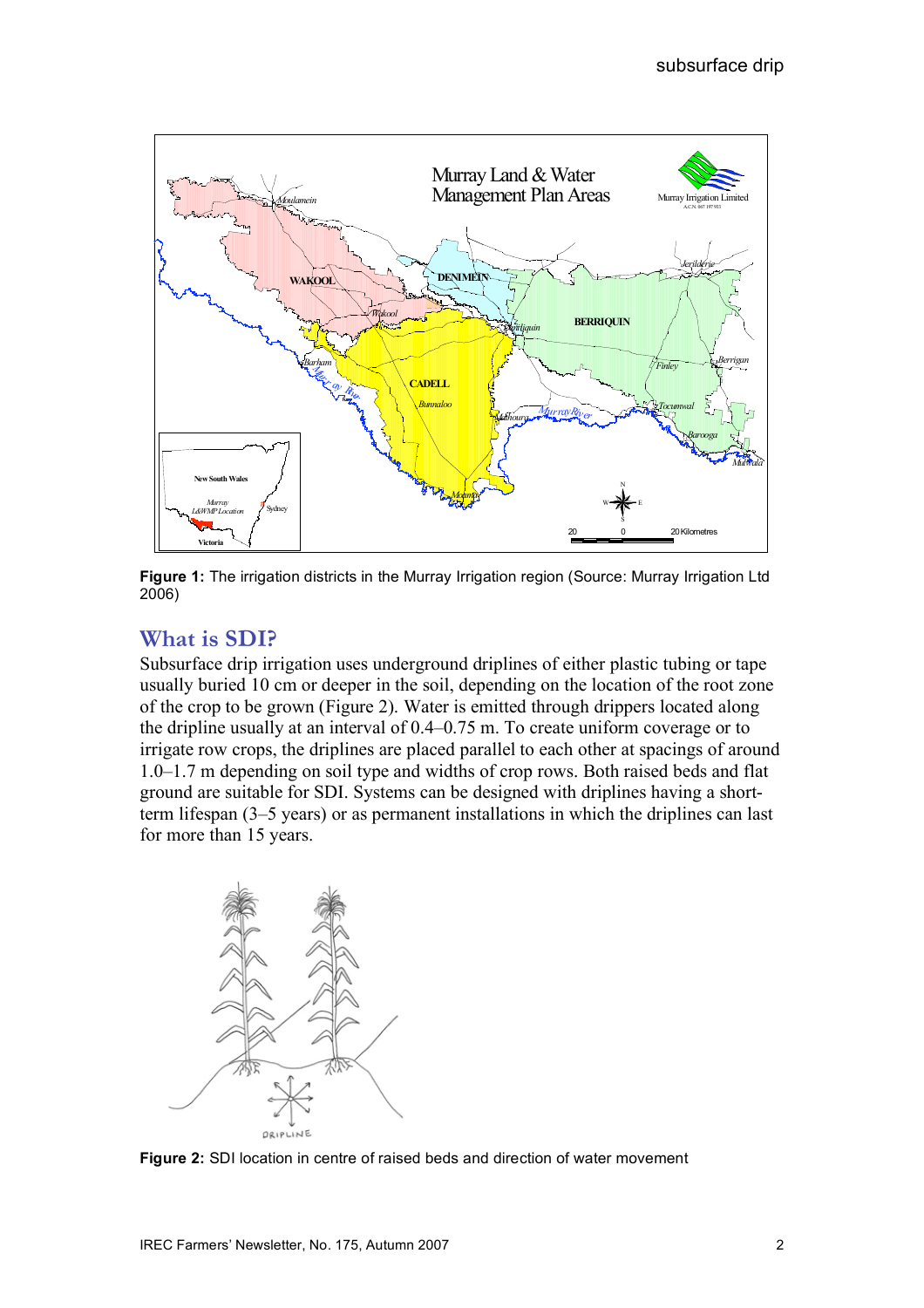# **Benefits of SDI**

The adoption of SDI around the world has increased over the last decade, with farmers converting because of the numerous benefits.

A processing tomato grower near Rochester in northern Victoria found "subsurface drip allows you to open up a lot more country to irrigation, because it can be used on areas where soils and topography are not suitable for flood irrigation. You are able to control a lot more area and the labour requirements are less. This means you can have a better lifestyle compared to other labour-intensive irrigation methods like furrow".

Similarly, a tomato grower near Tatura stated, "subsurface has meant I can control the crop easier and can adapt to climate and rainfall. It has taken a lot of guess work and risk out of production. It has also meant we are not leaching our fertiliser, so our fertiliser and chemical costs are down. I wouldn't consider going back to furrow irrigation".

Other benefits include maintaining soil moisture around the roots at an optimum level and improving disease control by allowing foliage and fruit to be kept dry. Subsurface drip irrigation also has design flexibility, allowing it to be incorporated into existing farm layouts without the need for extensive landforming, vegetation clearance and adjustments to fencing and access tracks.

#### **Water savings**

Water savings are a major benefit of SDI technology. Water savings can provide an extra income source, as saved water can be sold or used to expand the planted area. For example, a recent Victorian DPI experiment demonstrated that under experimental conditions, subsurface drip performed similarly to sprinkler irrigation, using approximately 2 ML/ha less water than border check each year, but consistently producing 0.9–1.0 t DM/ha more pasture than border-check irrigation. A CSIRO Land and Water experiment at Coleambally also found subsurface drip irrigated maize outperformed sprinkler and furrow irrigated maize in terms of yield, net irrigation water use and net irrigation water productivity.

## **Barriers to adoption**

Despite the advantages presented in the previous section, several barriers exist for using SDI. Firstly SDI is a fairly recent technology that can be a challenge for growers. Irrigation with SDI requires careful management and persistence on the part of the grower. An irrigator near Newstead using SDI believed 'the biggest issue with subsurface drip is the attention to detail needed at a microscopic level'.

Other disadvantages include line damage being more difficult to repair in comparison to surface drip irrigation and high initial capital costs. There is potential for root intrusion and blockage of emitters if the system is poorly designed or not properly maintained. Germination and crop establishment might require additional sprinkler or surface irrigation and root development can be restricted within a small wetted volume if the system is not managed correctly.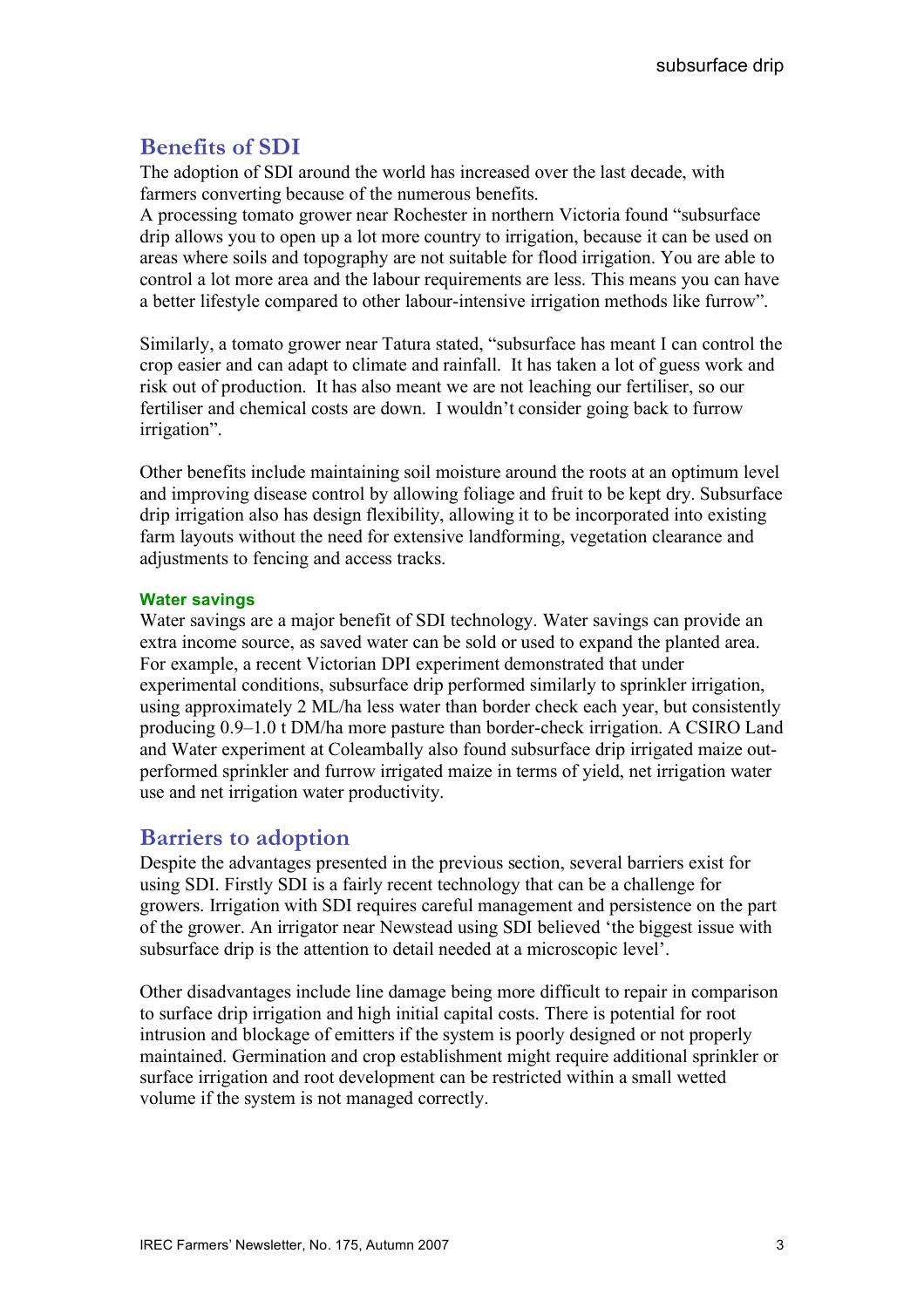# **Is SDI suitable for the Murray region?**

The suitability of the Murray Irrigation region for SDI was determined by investigating the soil types and current agricultural systems present. The key messages are outlined below.

#### **Soils in the Murray Irrigation region**

Five soil groups have been identified to describe soils in the Murray Irrigation region, with each incorporating several soil types. The soil groups are typical of those across the entire Riverine Plain. The suitability of each soil group for SDI is described below.

**Sandhill soils** cover less than 2% of the total Murray Irrigation area and are mainly restricted to the western parts of the Wakool irrigation district. Sandhill soils are usually suitable for horticulture and lucerne production. However they are not particularly suitable for SDI due to the high level of drainage making it difficult to supply adequate water to the root systems.

**Red-brown earths** or duplex soils are common in the Murray Irrigation region, covering approximately 40% of the overall area (300,000 ha) and two-thirds of the Berriquin irrigation district. The topsoil is sandy-loam to light clay loam overlying a clay subsoil. The lower topsoil (A2 horizon) may be bleached. These soils are suitable for SDI if carefully managed and are capable of growing high value crops.

Compared to red-brown earths, **transitional red-brown earths** are less common in the Murray Irrigation region and have shallower and usually more clayey topsoils and more clayey and deeper subsoils. The subsoil may be sodic and if so, then growth problems can occur due to the lower permeability. This renders such soils less suitable for SDI.

**Self-mulching clays** cover small areas scattered over the region. They have a uniform clay content, well-developed surface structure, but can be prone to compaction when wet. Self-mulching clays are particularly suitable for SDI and are known to successfully support tomato crops in conjunction with SDI. However, issues can arise due to the cracking nature of this soil when it dries. To ensure that it is not a problem, a wetted pattern needs to be maintained around the dripline at all times. Even in winter, the system must be operated for approximately one hour per week (unless there has been significant rain) to ensure the soil does not crack open. As most irrigation districts close their channels over the winter, this requirement can pose a management challenge. It may be necessary to establish a small on-farm storage dam or try to maintain a reasonable level of water in one of the channels to help maintain the soil moisture. Even though these soil types only make up around only 6% of the land area in the Murray Irrigation region, this corresponds to approximately 43,600 ha. This is a substantial area with the potential for more intensive development of crops using SDI.

>>>>>

**Figure 3:** SDI is suitable for self-mulching clays (Source: RMCG)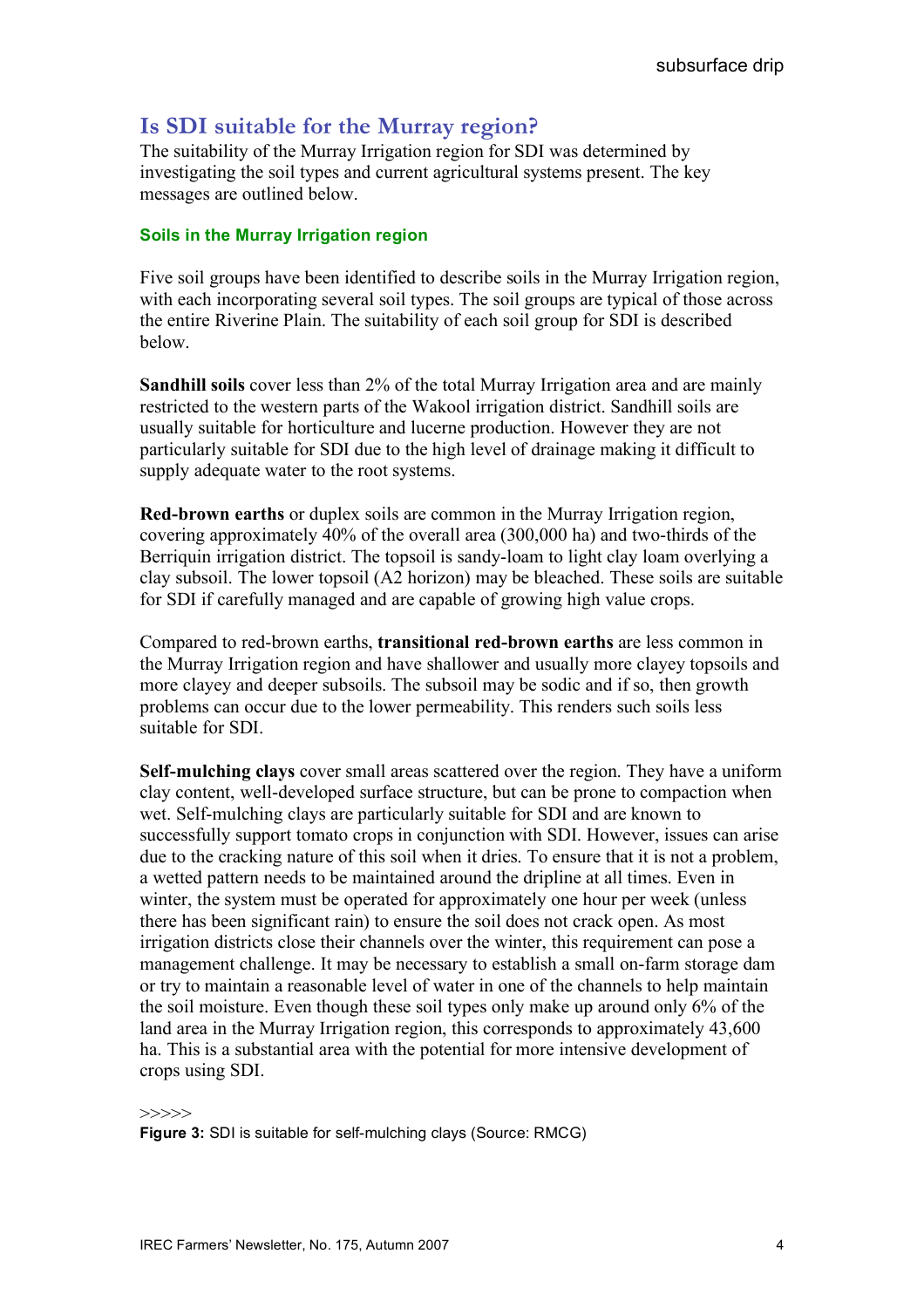**Non self-mulching clays** are widespread in the western parts of the Murray region and are characterised by a shallow crust-like topsoil, a poor structure that is usually dispersive and poor infiltration and permeability. These soils are not suitable for SDI as the poor soil structure prevents adequate access to soil moisture by the crop.

#### **Agriculture in Murray Irrigation region**

Due to the high initial capital cost, SDI can only be justified for the production of medium to high value crops.

**Rice** could be considered a medium value crop and trials have been conducted in the region with SDI for the production of rice. Unfortunately, weed control has proven to be too difficult when the rice crop is not flooded. Also, early in the reproductive growth of rice it is necessary to have at least 25 cm of water on the crop to prevent cold damage to the developing pollen, and resulting grain sterility. For these reasons, it is not considered feasible to grow rice using SDI at this point.

Winter crops such as **wheat, canola** and **barley** can be grown as rotation crops and "finished off" in the spring using the SDI system, but it would not be economical to install SDI specifically to grow these crops. The use of SDI for the production of forage crops is currently considered feasible where the forages are part of a "cut and carry" system as opposed to a grazing system. For example, **lucerne** for hay or silage and **maize** for "green chop" or silage would be considered feasible.

However, the use of SDI for irrigating perennial and annual **pastures** is not currently recommended. The main concern is that most pasture species are relatively shallowrooted, requiring the driplines to be closely spaced and placed at a relatively shallow depth. The lines are then susceptible to damage by grazing animals, especially cows.

Annual **fruit** and **vegetable** crops such as melons, tomatoes, onions and asparagus are highly suited to SDI due to the relatively high value of the end product and the ability of drip irrigation to significantly enhance yield and quality. **Potatoes** also respond very well to drip irrigation, but the method that is used is not strictly within the definition of SDI (shallow burial of the tape).

**Figure 4:** Tomato crops are suited to SDI (Source: RMCG)

**Maize** production using SDI has recently been highlighted in the media due to the production of a very high yielding crop (21 t/ha of grain) at Sawers Farms in Boort, Victoria. The SDI system on which this crop was produced was originally installed for the production of processing tomatoes, but the owner has found that there is less risk associated with the production of maize for grain.

**Maize** for popcorn and the manufacture of corn chips could be considered if contracts can be secured. Sweet corn for the fresh market and processing could also be considered, but a large venture in the MIA has recently failed and growers in the Rochester, Victoria area also abandoned this crop due to competition on the fresh market and pesticide resistant grub infestations.

**Chickpeas** grown with SDI could yield up to 6 t/ha in favourable seasons, and most importantly, the size of chickpeas is what determines their end use. With careful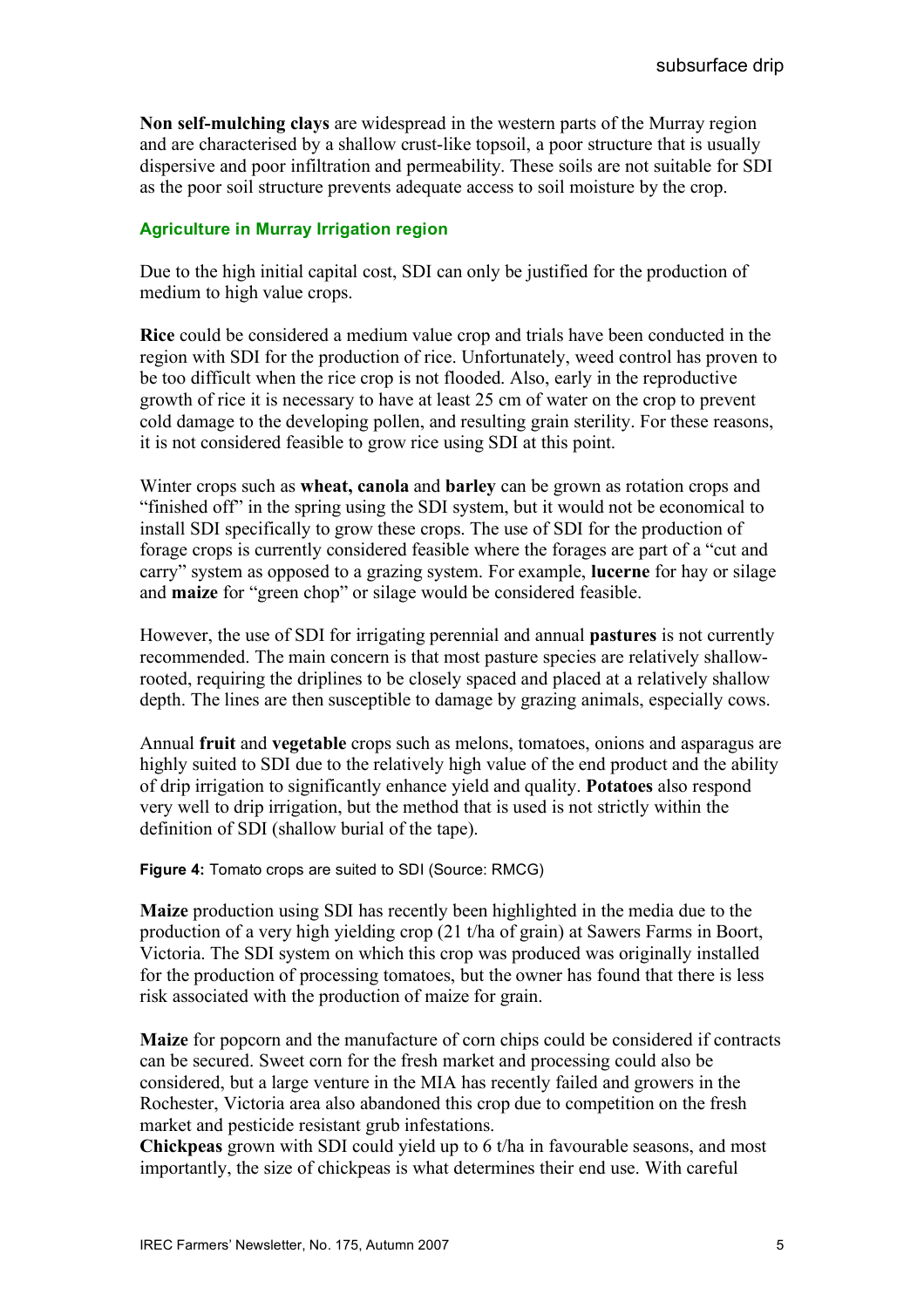selection of varieties and careful crop and water management, potentially 60% of the yield could be made up of "large" peas commanding a premium price.

**Figure 5:** Shallower potato irrigation is not technically defined as SDI (Source: RMCG)

## **What about costs?**

The capital and operating costs of furrow, centre pivot, temporary and permanent subsurface drip irrigation systems were compared for three crop types – vegetable, lucerne (cut and carry) and a summer crop.

Temporary SDI can generally cost between \$5000–\$6000/ha and permanent SDI costing between \$5700–\$6900/ha. To provide some perspective, breakeven production values were calculated to give an indication of the possible increases in income and production that would be required to pay for upgrading an irrigation system from furrow to centre pivot or temporary or permanent subsurface drip irrigation (installed from new). These costs are presented as a guide only, and are based on average costs from the literature and the past experience of the project team.

Individual circumstances vary and this analysis should not be used to conclude one particular system is more suited for a particular situation. There is a need for analysis on a case by case basis.

#### **Is an upgrade worthwhile?**

The percentage increase in production needed to pay for alternative irrigation systems compared with furrow irrigation, will vary depending on the value of the crop.

## **Vegetables**

For a vegetable crop changing from furrow to centre pivot irrigation, the percentage increase in production needed will vary from approximately 3% for a crop with a gross return of \$5,000/ha to 1% for a crop with a gross return of \$12,500/ha.

A higher production increase is needed for the conversion to permanent SDI from furrow for a vegetable crop. For a crop with a gross return of \$5,000/ha a 10% approximate increase is needed, while a crop with a \$12,500/ha gross return needs a 4% approximate increase. Conversion to temporary SDI from furrow for a vegetable crop requires a 14% increase in production at \$5,000/ha down to a 5% increase in production at \$12,500/ha.

These figures suggest that converting furrow to SDI is an economically viable option for vegetable crops, given some crop production has been shown to double when converted to SDI. The processing tomato industry has had a shift from furrow to SDI as a result of the improved production.

## **Lucerne (cut and carry)**

Conversion to centre pivot from furrow for lucerne (cut and carry) systems requires an increase in production of approximately 13% at an existing gross return of \$2,000/ha to an approximate 5% increase at a gross return of \$5,000/ha. Conversion to permanent SDI requires an increase in production of approximately 28% at \$2000/ha gross return down to an 11% increase at \$5000/ha gross return. Converting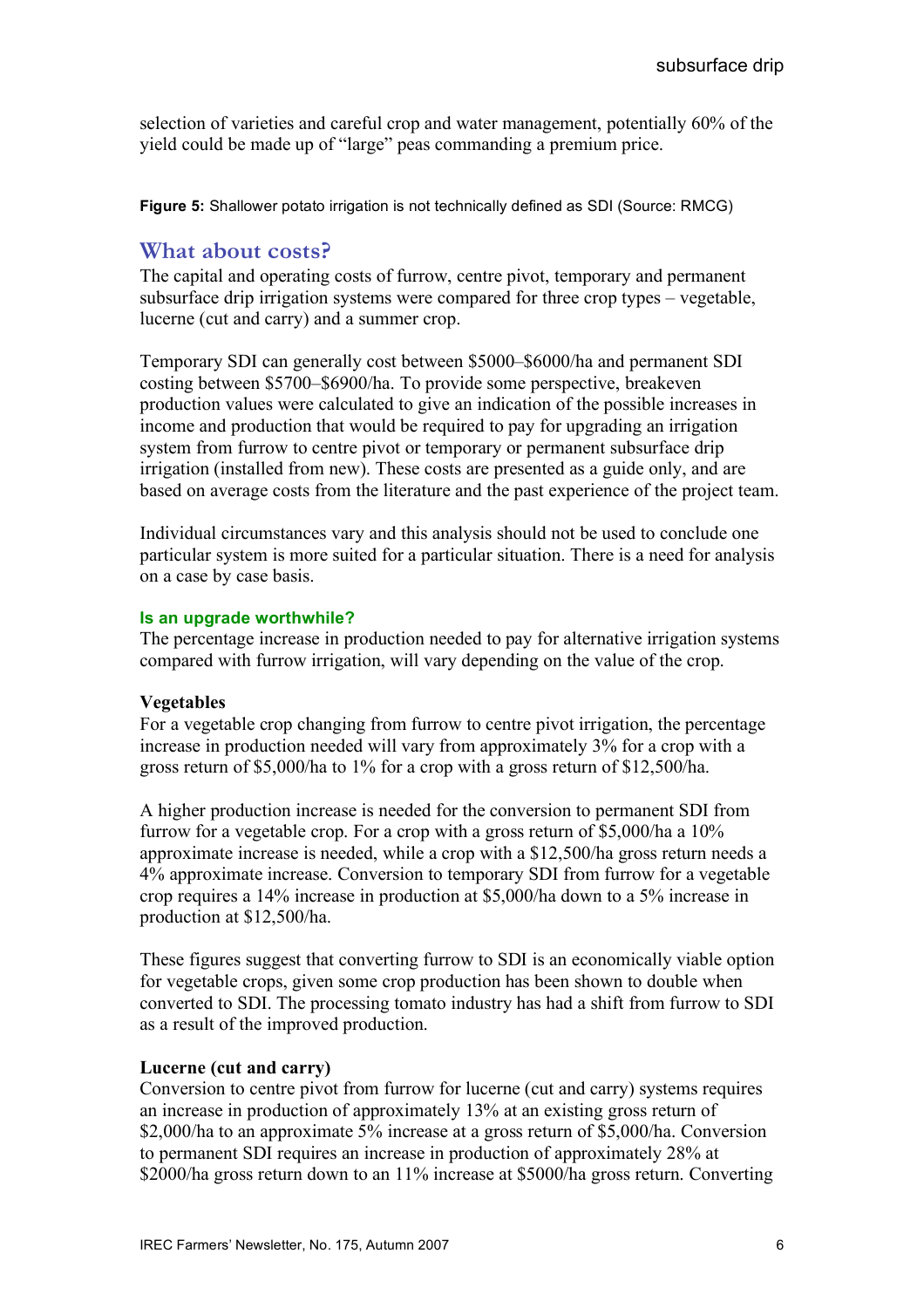to temporary SDI from furrow would need a 36% increase in production at \$2,000/ha gross return, ranging to a 14% increase at \$5000/ha.

Given previous research has shown a 20–30% increased in productivity can be obtained for lucerne crops under SDI, the above estimates suggest it may be an economically viable option.

#### **Summer crop**

For a typical summer crop system, converting to centre-pivot from furrow would require an increase in production ranging from approximately 10% at \$2000/ha gross return to approximately 4% at \$5000/ha gross return. The increase in production needed for conversion to permanent SDI would range from approximately 25% at \$2000/ha to 10% at \$5000/ha gross return. For a conversion from furrow to temporary SDI to be viable, an increase in production would be needed between 34% at \$5000/ha to 14% at \$2000/ha gross return.

A 16% increase in yield was obtained at the Coleambally trial for a maize crop using subsurface drip compared to furrow irrigation. Such results indicate conversion to SDI from furrow irrigation may be a viable option for some summer crops.

#### **Summary**

In simple terms SDI is highly likely to be viable when it is used for a high value crop, on the best soils, with a high level of management. Where any one of these factors is missing SDI becomes a more risky proposition.

There appear to be opportunities for adopting SDI technology in the Murray Irrigation region given the soil types and agriculture systems present. It is important to realise that while SDI is suitable for production in several of the above-mentioned crops, it is essential that growers fully investigate the market demand for produce and the associated prices before investing in the irrigation technology. It is also essential that growers be adequately trained in the management requirements of SDI given the risks involved. This includes an understanding of the suitability of their soils (eg accurate soil surveys) and chosen enterprise(s) for SDI.

Overall there is some difference between system costs, however the main advantage is that subsurface drip does enable opportunities for expansion (reducing production costs per hectare) and increased yields. Therefore, where these opportunities are realised, subsurface drip is an attractive option. However, individual cases will vary enormously and should be investigated thoroughly.

The decision to change irrigation systems should not be taken lightly. All irrigators have different circumstances and management practices and these need to be considered when choosing the system.

**Further information** Pamela Brook (RMCG) 03 5441 4821 pamelab@rmcg.com.au